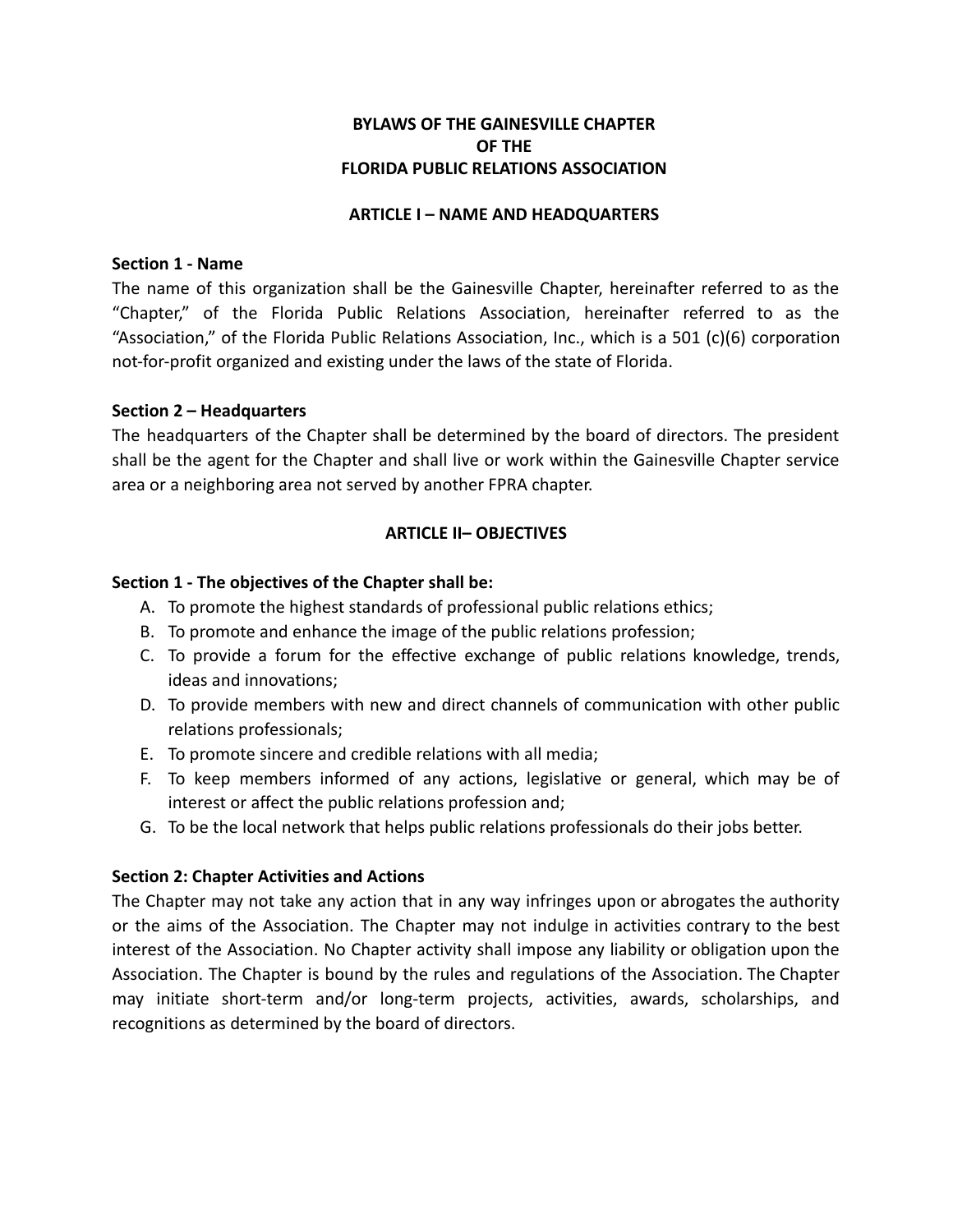#### **ARTICLE III – MEMBERSHIP**

#### **Section 1 – Qualification & Categories**

The membership qualification and categories shall be the same as directed by the Association's bylaws.

#### **Section 2 – Membership Location**

Membership in the Gainesville Chapter shall be open to members in good standing of the Florida Public Relations Association who either work or reside in the geographic service area designated for the chapter or a neighboring area not served by another FPRA Chapter.

#### **Section 3 – Application Process**

All applicants for membership shall complete and sign the application form provided by the Association and submit to the State Office for approval. Such application shall include an agreement by the applicant to abide by the Association's Code of Ethics and to pay dues assessed by the Association.

## **Section 4 – Removal, Reinstatement and Resignation**

Membership removal, reinstatement and resignation shall be the same as directed by the Association's bylaws.

## **ARTICLE IV – DUES AND FEES**

#### **Section 1 – Chapter Fees**

The chapter board of directors may set charges and fees for individual chapter activities.

#### **Section 2 – Annual Dues**

Annual dues shall be established for all categories of membership by the State Board of Directors and be payable to the State Association.

## **ARTICLE V – MEETINGS OF MEMBERS AND VOTING**

#### **Section 1 – Annual Meeting**

The Chapter must hold an annual meeting of the members. The annual meeting of the Chapter shall be held at such a place and on dates as may be determined by the board of directors.

#### **Section 2 – Membership Meetings**

Chapter meetings shall be held at locations and on dates determined by the board of directors.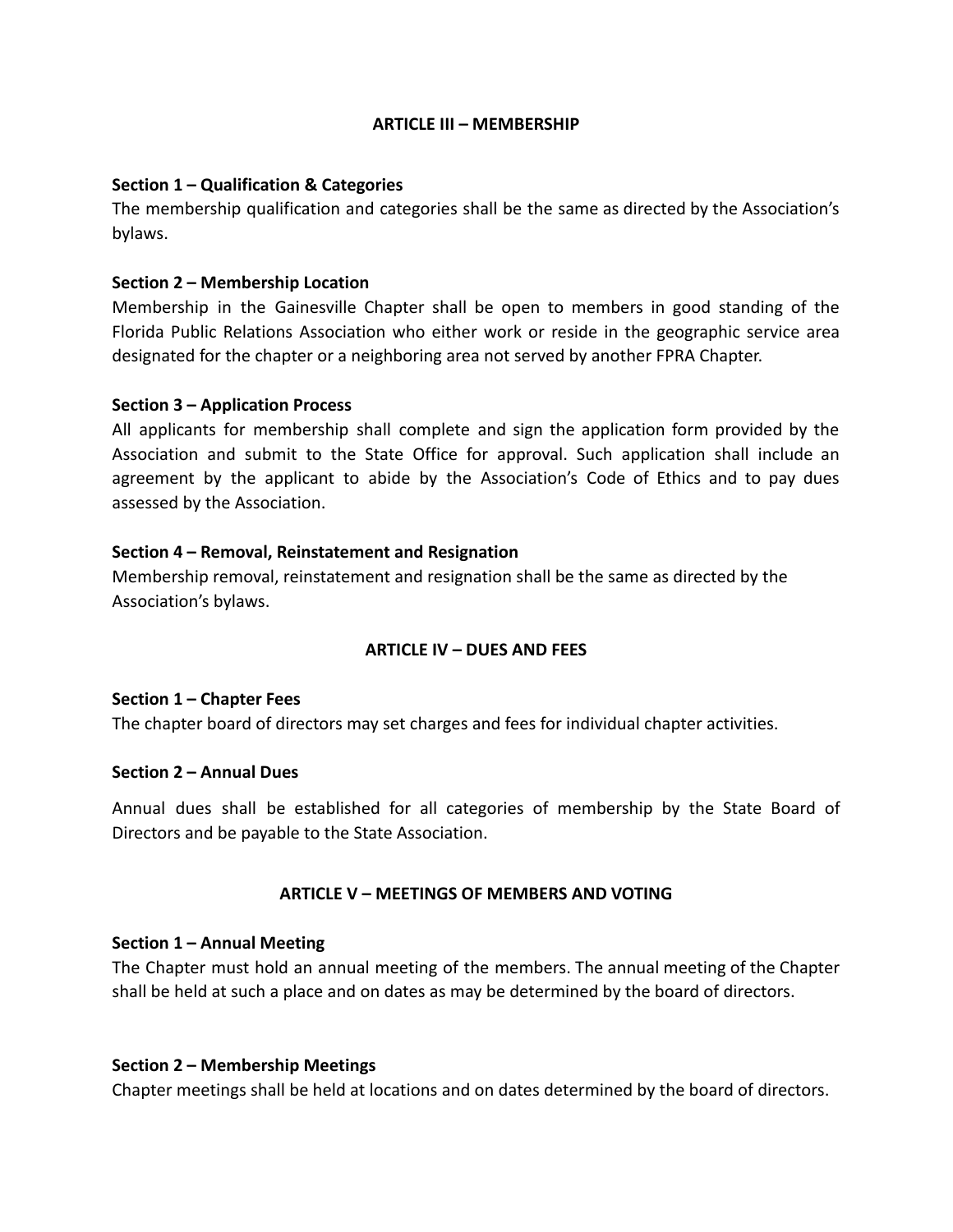## *Section 3 – Location and Notice of Meetings*

The location shall be determined by the Chapter's board of directors, which shall place priority on the convenience of the members. The date, time and place of any formal notice of any in-person or video electronic conference meeting of the chapter at which official Chapter business is to be transacted shall be provided to each member no less than 14 days prior to the meeting.

## *Section 4 – Cancelled Meetings*

The chapter board of directors may cancel any meeting due to health or safety concerns or any reason deemed necessary.

## *Section 5 – Majority Vote*

An affirmative vote by a majority present at a chapter meeting shall constitute the decision of the Chapter.

## *Section 6 – Voting Rights*

At all meetings of the Chapter, each member shall be entitled to vote in person, by video electronic conferencing or via phone conference call on each matter submitted to a vote by the members of the board and each voting member shall have one (1) vote. In the event of matters needing board approval outside of the regular board meetings, members of the board shall have the option of voting in person, virtually online, via conference call or electronically via email.

## *Section 7 - Quorum*

At any meeting where Chapter business is being conducted, a quorum shall consist of 51% of those voting members registered for said meeting, provided that no fewer than 10 voting members are present.

## *Section 8 – Board Meetings*

The board of directors shall meet prior to the regularly scheduled meetings of the membership or at the request of the president or president-elect.

# *Section 9 – Board Quorum*

At any meeting of the board of directors, no less than fifty percent (50%) of the members of the Board plus one (1) shall constitute a quorum for the transaction of the business of the Chapter, and any such business thus transacted shall be valid providing it is affirmatively passed by a majority of those present.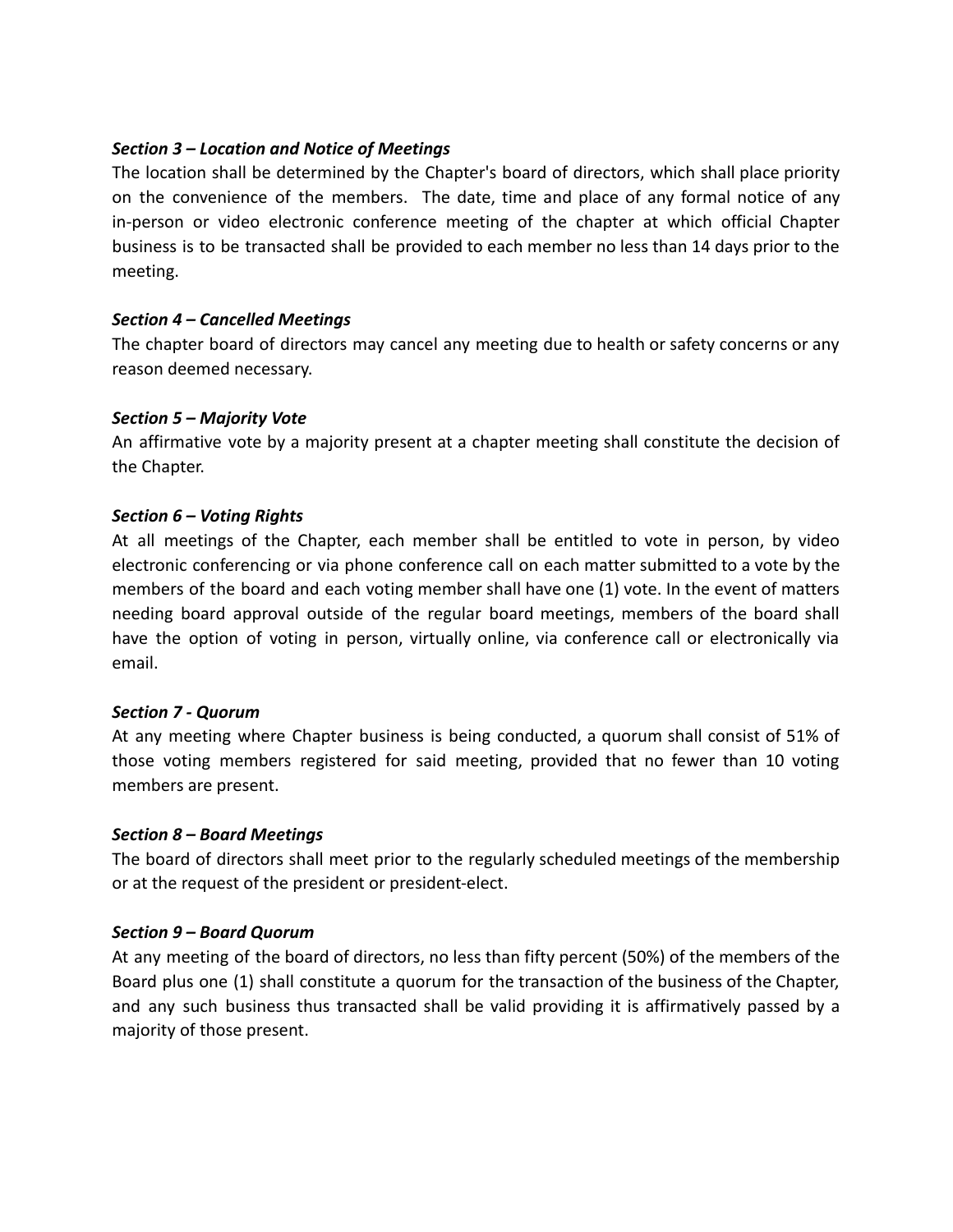#### **ARTICLE VI – BOARD OF DIRECTORS**

#### **Section 1 – Authority and Responsibility**

The governing body of the Chapter shall be the Board of Directors. The Board of Directors shall have supervision, control and direction of the affairs of the Chapter, its committees and publications; shall determine its policies or changes therein; shall actively execute its objectives, and supervise the disbursement of its funds.

#### **Section 2- Elected Officers**

The Chapter shall hold an annual election of officers prior to the Chapter's Annual Meeting. Each Chapter shall establish the offices of President and President-elect and other offices deemed appropriate, from eligible members in good standing. The president-elect shall automatically succeed to the Presidency. The Chapter president and president-elect shall serve as the chapter's two State Directors.

#### **Section 3 – Term of Office**

Each elected officer shall take office on the first day of the chapter leadership year on Sept. 1 and serve until the chapter leadership year ends on Aug. 31 or until a successor is duly qualified and elected by the chapter board. All officers shall serve a one-year term or until a successor is qualified and elected. A member can serve no more than three consecutive terms as treasurer. Board members who do not attend three consecutive board meetings may be asked to vacate the position.

#### **Section 4 - Re-election**

Neither the president nor the president-elect shall be eligible for re- election to the same office until one year has elapsed. An exception to this may be applied as outlined in Article XVII.

#### **Section 5 - Vacancies and Removal**

The board of directors shall appoint a person to fill any vacancy in any elective office for the balance of the term. By a two-thirds vote the board may remove any officer for cause.

#### **Section 6 - Compensation**

Elected officers shall not receive any compensation for their services.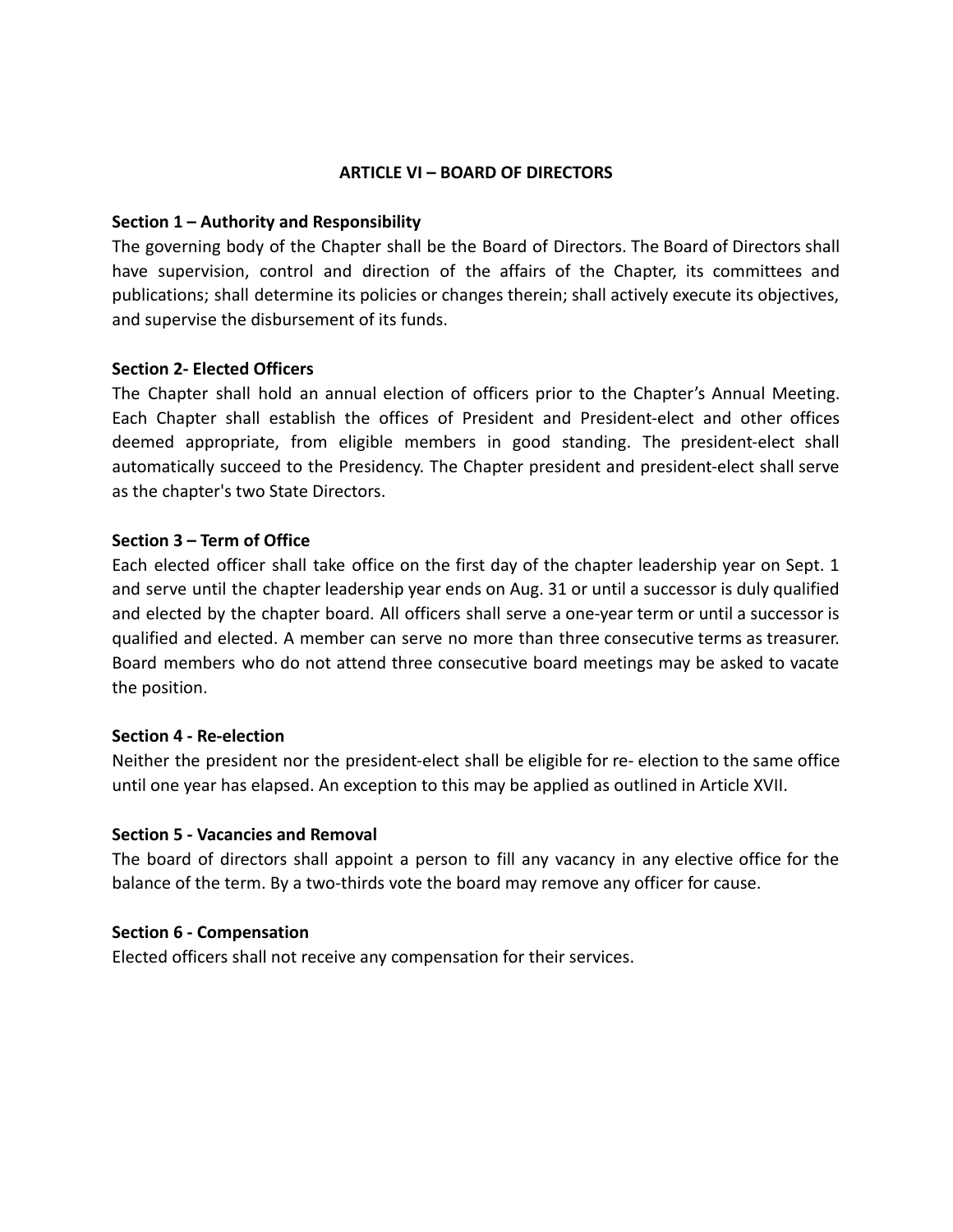#### **ARTICLE VII - DUTIES OF OFFICERS**

## **Section 1 – President's Duties**

The president or designee shall preside at all meetings of the membership and the chapter's board of directors; shall serve on the state board and attend all State Board meetings; enforce observance of and adherence to the bylaws and policies of the chapter and the Association; appoint all committees, fill all vacancies on the board of directors, should any occur, with the concurrence of a majority of the board of directors, review the original bank statement, and perform such other duties as the office shall require.

#### **Section 2 – President-Elect's Duties**

The president-elect shall automatically succeed to the presidency. Their duties shall be delegated to them by the president and the board of directors. The president-elect shall perform the duties of the president in the event of their inability to serve.

#### **Section 3 – Other Officers**

Duties and responsibilities of the elected officers will be defined by guidelines established by the Chapter president and board of directors.

## **ARTICLE VIII – ELECTIONS**

## **Section 1 - Election Ballots and Majority Vote**

Officers of the chapter shall be elected in person, video electronic conferencing or via electronic vote, and announced at the June membership meeting and installed at an August membership meeting. The ballot shall indicate those nominees recommended by a nominating committee as well as any petition nomination (see Article VIII, Section 3). A majority of those voting members casting a vote shall govern the composition of the officers and directors of the chapter.

#### **Section 2 – Eligible Members**

Any voting member in good standing shall be eligible for nomination and election to any elective office in the chapter. The president-elect shall have served on the board of directors for one year prior (not necessarily the immediate past year) to being nominated in this office with exception made by the Board under special circumstances.

## *Section 3 – Slate of Officers*

The nominating committee, led by the immediate past president, shall prepare a written slate of candidates for offices, and shall report these nominations, in writing, to the board of directors no later than the May board meeting. The secretary or designated board member will then publish the slate by the next membership meeting and will note at the end of the list of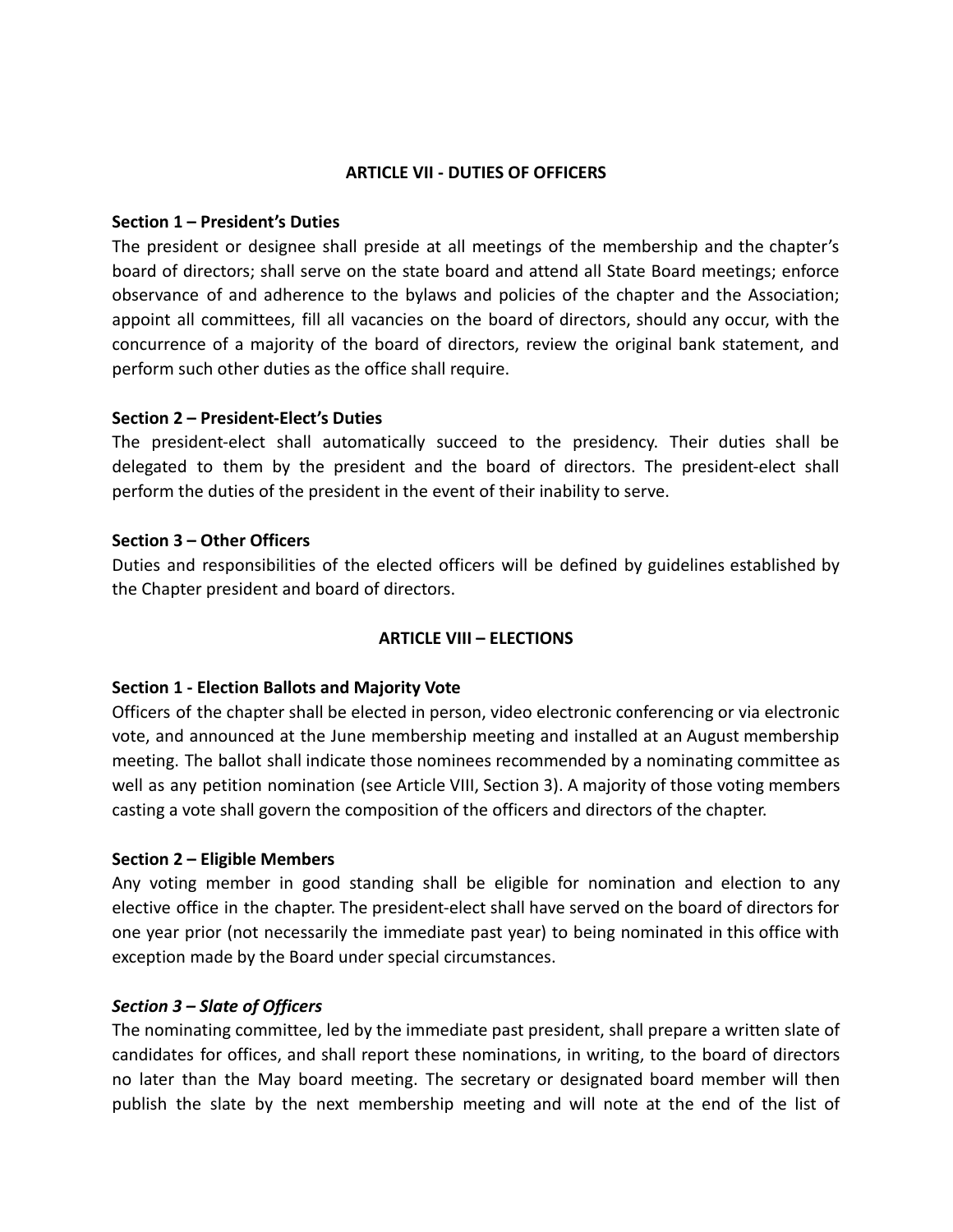candidates that additional nominations may be submitted to the secretary or designated board member prior to the next board meeting (and will note at the end of the list of candidates that additional nominations may be made by written petition signed by at least fifteen percent (15%) of the qualified voting members of the Chapter and filed with the secretary or designated board member prior to the last day of May.) If additional nominations have been made, they shall be included on the ballot. Elections will be held at the July chapter meeting, with installation to follow at the annual membership meeting in August.

## **ARTICLE IX- BALLOT**

## **Section 1 - Authorization of Ballot**

The board of directors may authorize a ballot on any proposal which might come properly before any meeting of the membership or the board.

#### **Section 2 - Method of Balloting**

Email, video electronic conferencing, phone or in-person ballots shall be taken by the secretary or designated board member by recording YES or NO responses.

#### **Section 3 - Majority Vote**

No proposal shall be declared passed unless a majority of all board members have voted in the affirmative and the secretary or designated board member shall have received such affirmative votes within 15 days from the initiation of the balloting (See Article V, Section 3).

#### **Section 4 - Action Report**

The action shall be reported at the next regular board meeting.

## **ARTICLE X -SPECIAL AND STANDING COMMITTEES**

#### **Section 1 - Nominating Committee**

By the April board meeting of each year, the president shall appoint, with the approval of the chapter board of directors, a nominating committee of not fewer than three (3) members, to include the most recent past chapter president who is still a member of the chapter. The same past chapter president should serve as chair of the nominating committee. The nominating committee members should not be seeking to hold office with the chapter for the new fiscal year. It is recommended that the president-elect serve in an ex-officio capacity to give input The nominating committee shall gather nominations from the membership (see Article VIII Elections) and present the slate to the board of directors no later than the May board meeting.

#### **Section 2 - Audit Committee**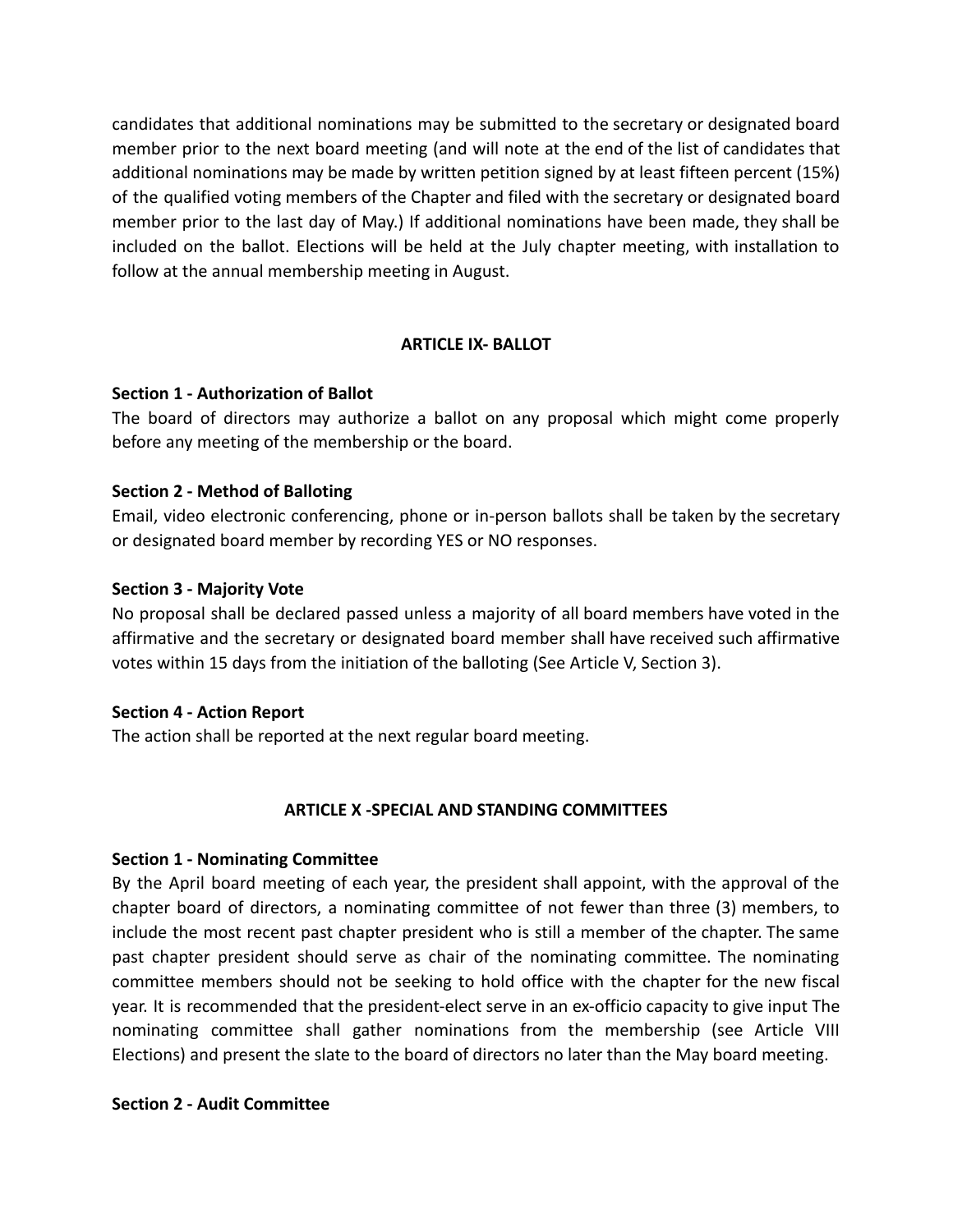The president-elect shall arrange for an audit of the chapter's books at the close of the chapter fiscal year. An auditing committee shall consist of two chapter members, excluding officers, and the incoming treasurer. The audit shall be conducted within 30 days of the chapter's leadership year end and report findings will be presented by the Audit Committee to the board.

## **Section 3 – Other Committees**

The president may appoint other committees in accordance with policies and procedures or as needed.

## **Section 4 – Committee Meetings**

Committees may determine the dates, times and places of their meetings. The president serves as an ex-officio member of all committees.

## **Section 5 - Committee Reports**

Committee reports presented at regular membership and board meetings may be written or oral, except for the treasurer's report and the membership report which must be written.

# **ARTICLE XI – FISCAL YEAR AND FINANCES**

# **Section 1- Chapter Fiscal Year**

The fiscal period of the chapter shall be the same as the fiscal period prescribed by the State Association Board of Directors.

# **Section 2 –Signatories and Approvals**

All expenses for Chapter obligations shall be paid by either the president, treasurer or assistant treasurer, or, with the approval of the Board of Directors, another signatory designated by the president. No signatory may remit payment to themselves or to an entity they represent.

# **Section 3 – Budget and Bank Statement**

The chapter board of directors shall be guided by a budget prepared annually by the president and the treasurer and submitted to the board for approval. The board of directors shall serve as the chapter's policymaking body; it may not authorize expenditures in excess of the current balance in the chapter treasury. The chapter president should review the original bank statement.

## **Section 4 – Financial Audit**

To ensure accountability to the chapter board of directors and members, an annual review of chapter bank accounts and books will be performed as defined in Article X, Section 2. Any costs associated with the review will be paid for by the chapter.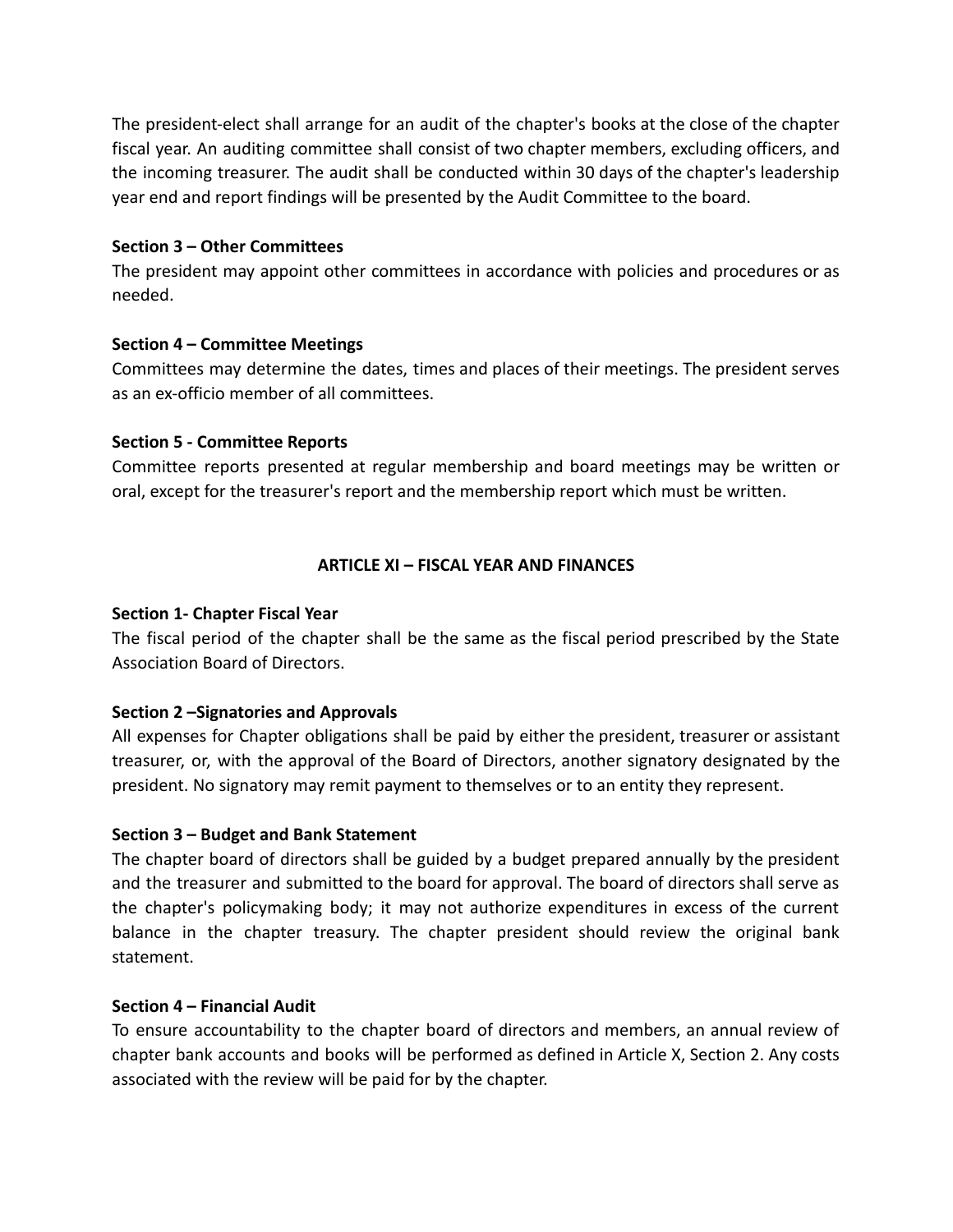# **ARTICLE XII – RULES OF ORDER**

Unless otherwise provided in these Bylaws, *Roberts Rules of Order: Newly Revised* shall govern in parliamentary matters.

## **ARTICLE XIII – BYLAWS AND AMENDMENTS**

## **Section 1 – Chapter Bylaws**

Bylaws of the Chapter and amendments thereto must be approved by the Board of Directors of the Association to become effective. Each chapter is responsible for making certain that the Executive Director has a current copy of the Chapter's bylaws.

## **Section 2 – Proposing Amendments**

Amendments may be proposed by: (1) The Association Board of Directors; (2) Chapter Board of Directors; or (3) Upon petition of any five (5) qualified voting members.

## **Section 3 – Amendment Approval Process**

Amendments are first approved by the Chapter Board of Directors, then submitted to the Association Board of Directors for consideration. The Association Board of Directors determines if the amendment(s) are consistent with Association bylaws. Upon approval from the Association Board of Directors, these bylaws and any subsequent amendments may be adopted or repealed by: a) a minimum two-thirds vote of the voting membership in attendance at any regular or special meeting, provided that notice of such proposed bylaws or amendments is sent in writing to the members at least fifteen (15) days before such meeting, or b) a minimum two-thirds vote of the voting members voting via mail/email by a thirty (30) day ballot. All such proposed amendments shall be presented by the board to the membership, with or without recommendation.

## **Section 4 – Amendments Not Approved**

If the Association board of directors does not approve, it shall clearly communicate the reason for denial to the chapter board of directors with an explanation of necessary changes to make the desired amendment acceptable and consistent with Association bylaws.

# **ARTICLE XIV – POLICIES AND PROCEDURES**

## **Section 1 - Policies and Procedures**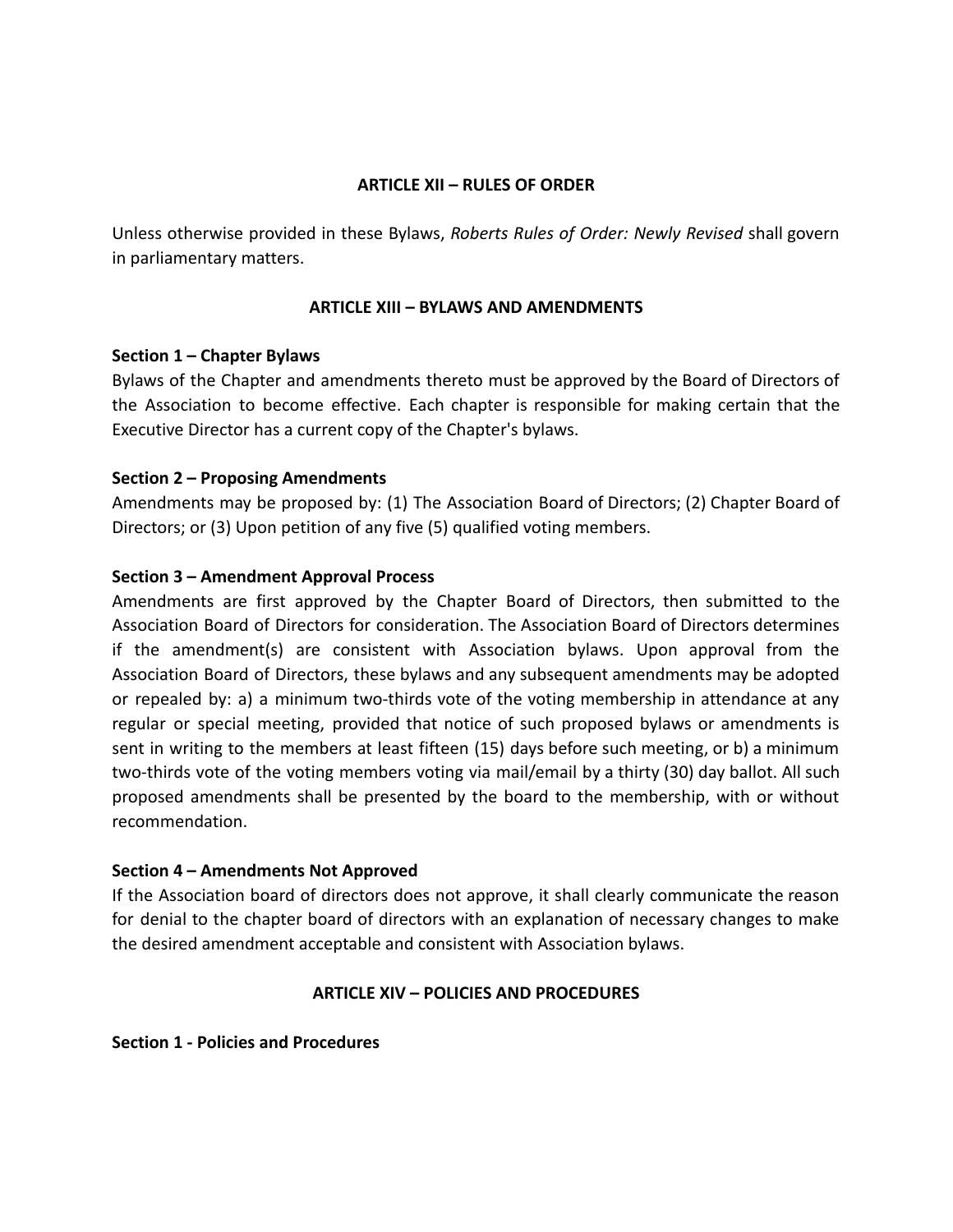The chapter board of directors shall maintain in addition to these Bylaws a set of Policies and Procedures that will contain more detailed and variable information and guidelines that will be useful in operating the chapter and its activities from year to year.

## **Section 2 – Policies and Procedures Adoption**

Adoption of new Policies and Procedures or revision of existing Policies and Procedures shall require review by the Association's president elect to ensure policies and procedures are consistent across the state. Once reviewed by Association's president elect, approval of the board of directors by a majority vote is required.

# **ARTICLE XV – DISSOLUTION OF THE CHAPTER**

The Chapter shall use its funds only to accomplish the objectives and purposes specified in these bylaws, and no part of said funds shall inure, or be distributed, to the members of the Chapter or be used for any purpose other than promotion of FPRA. Upon dissolution of the chapter, all funds remaining in the treasury shall revert to the State Association.

# **ARTICLE XVI – EMERGENCY POWERS**

# **Section 1 – Emergency Powers Activation**

In the event of any emergency such as a pandemic, terrorist attack, natural disaster or similar event, resulting in the declaration of a State of Emergency by the federal or Florida government, the following emergency powers shall be in effect until the emergency is terminated by the government that declared it, or until the end of the Chapter's current or following fiscal year, whichever is deemed more appropriate by the Board of Directors for the continuity and solidarity of the Chapter.

## **Section 2 - Emergency Power Actions**

Notwithstanding other provisions of these Bylaws to the contrary, during the duration of the emergency a majority of the Board members present at a meeting wherein the emergency quorum has been reached may take the following actions:

- (1) Modify the lines of succession to accommodate the incapacity or resignation of any director, officer, employee, or agent who is unable or unwilling to serve during the duration of the emergency;
- (2) Appoint a replacement director, officer, employee, or agent for such open leadership position;
- (3) Extend any officer's or director's term of office for up to one additional term-of-office cycle;